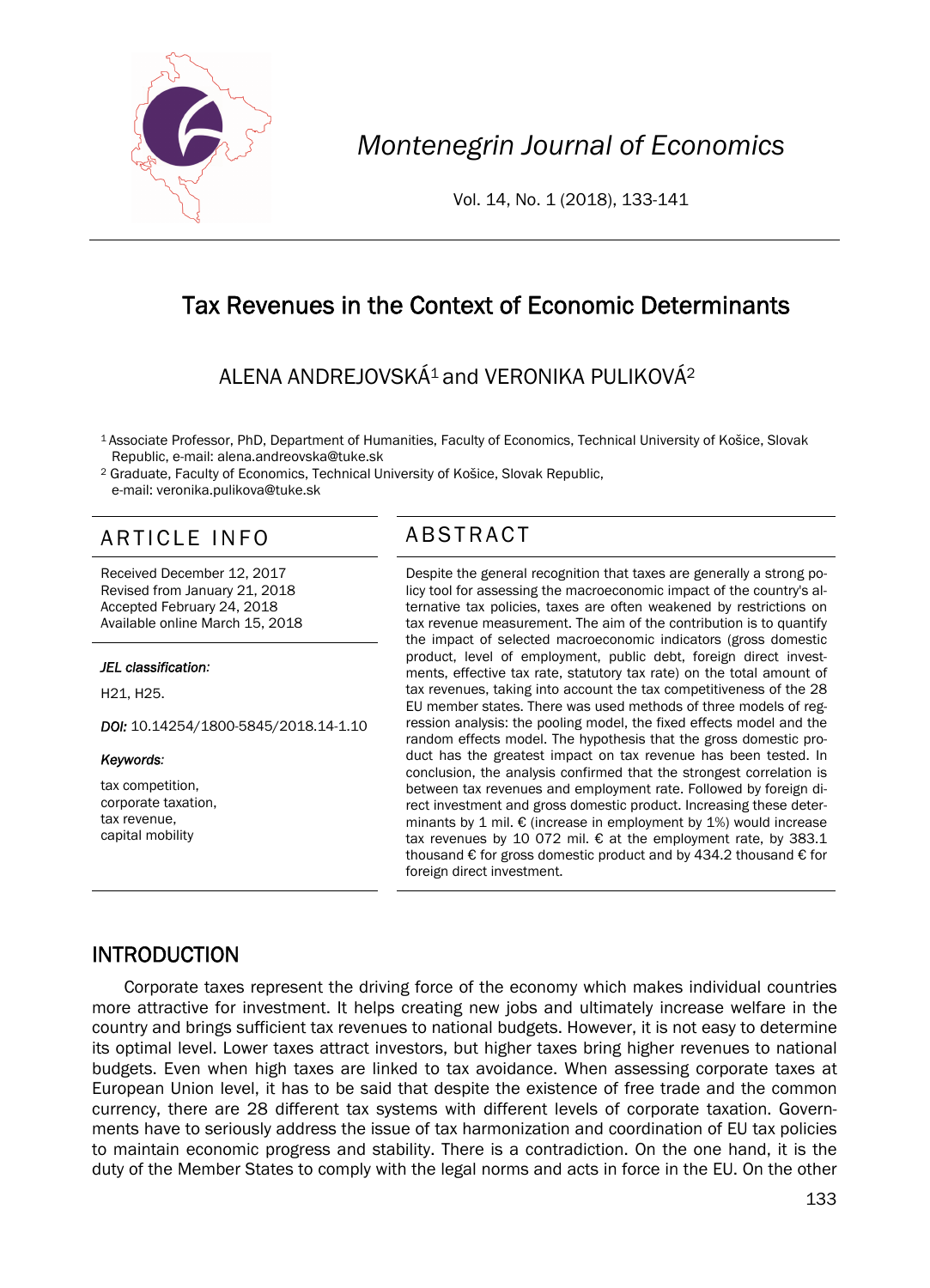hand, countries are trying to maintain their current position in the field of tax policy with respect to other countries. It is important that all harmonization measures lead to sufficient tax revenues in each country.

Taxes are in general considered as a relevant policy tool, which significantly influences macroeconomic outcomes of tax policies braked by some limits and those are tax rates. Statutary tax rates of corporate taxation are key element within a pack of stimulus and restrictions, which influence and direct economic decisions of investors. Besides that, they are indispensable for development of quantitative applications in theory and help transform theory as a tool for policy making. In theoretical diameter there are vivid discussions about profit of companies, good conditions and optimal taxation (Lucasa, 1991, Cooley and Hansen, 1992, Mendoza and Tesar, 1994), which are depending on characteristics of taxation policies in particular countries. Measurement of tax revenues from the point of macroeconomic models proved to be very difficult because statutory rates of corporate tax, which are by taxation one of the deciding tools, come from big amount of information about given country, its taxation system, taxation policy, taxation stimulus, as well as its investment projects in certain fields (Frenkel et al., 1991, Bulter, 1981, Aschauer and Greenwood, 1985, Pissarides, 1985, Frenkel and Razin, 1986, Greenwood and Huffman, 1991, Rebel, 1991, Baxter et al., 1993).

Kawano and Slemrod (2016) dealt with a correlation that expresses the relationship between corporate tax rates and tax revenues for OECD countries between 1980 and 2004. They found that raising implicit tax rates maximizes corporate profits. Claude (2007), Devereux et al (2002) and Devereux and Griffith (1998) also discussed this dependence. The authors have presented the result of their research is the fact that higher tax rates increase tax revenue. We can observe a negative two-way relationship between the tax rate and tax revenue. The tax rate has a negative dependence on investment. The higher the corporate tax rate is, the more negative the impact on the investment has further increasing. The statutory rate is the easiest and most accessible way to gather information about the country, but certainly not the only criterion.

As reported by Bayer (2012), Gupta (2007) Bird et al. (2008), it is important to monitor the total tax burden that represents the level of corporate taxation or in the other words, the share of tax on the total income or profits of the company in that country. Even though the legislation sets the basic (in some countries a reduced tax rate too), which is the same for all companies, it is necessary to monitor the tax burden in a wider perspective. It is precisely the inappropriateness of using statutory rates as an objective indicator in tracking and then comparing the corporate tax rate to deriving an effective tax rate that has a significantly better disclosure ability, McKenzie et al. (1997) Barrios et al. (2014). The effective tax rate is expressed by the actual tax rate of the income and an increase of this tax rate predicts higher tax revenue.

Lucas (1990, 1991) and Razin et al. (1993) suggested alternative method of taxation, which creates effective tax rates based on data about real tax payments and national accounts. This method takes into consideration effective system of taxation, gross tax charging resulting from primary taxes, and produces measures of tax rates, which are in line with conception of gross tax rates on national level. Consequential tax rates are capable to get close to happenings, which do not disrupt economic decision making in dynamic macroeconomic conditions.

Tax rates are an important segmentation criterion that indirectly affects tax revenues and the economic performance of countries. We express it as a gross domestic product or GDP per capita. Foreign direct investment, inflation rate, unemployment, and public debt are the other criteria. Besides tax rates, the crucial segmental criteria is economic forwardness of the country, in terms of gross domestic product or HDP per capita (Castro and Camarillo 2014, Gupta, 2007, Pessino and Fenochietto, 2010 and Livermore 2004). Stated authors, within the scope of economic analysis, dedicated to examination of dependence between GDP and tax revenues. In their thesis they showed, that increase of profit positively influences the growth of GDP. Within analysis they were counting on model, which assumes unitary elasticity between tax basis (profit of firms) and explain-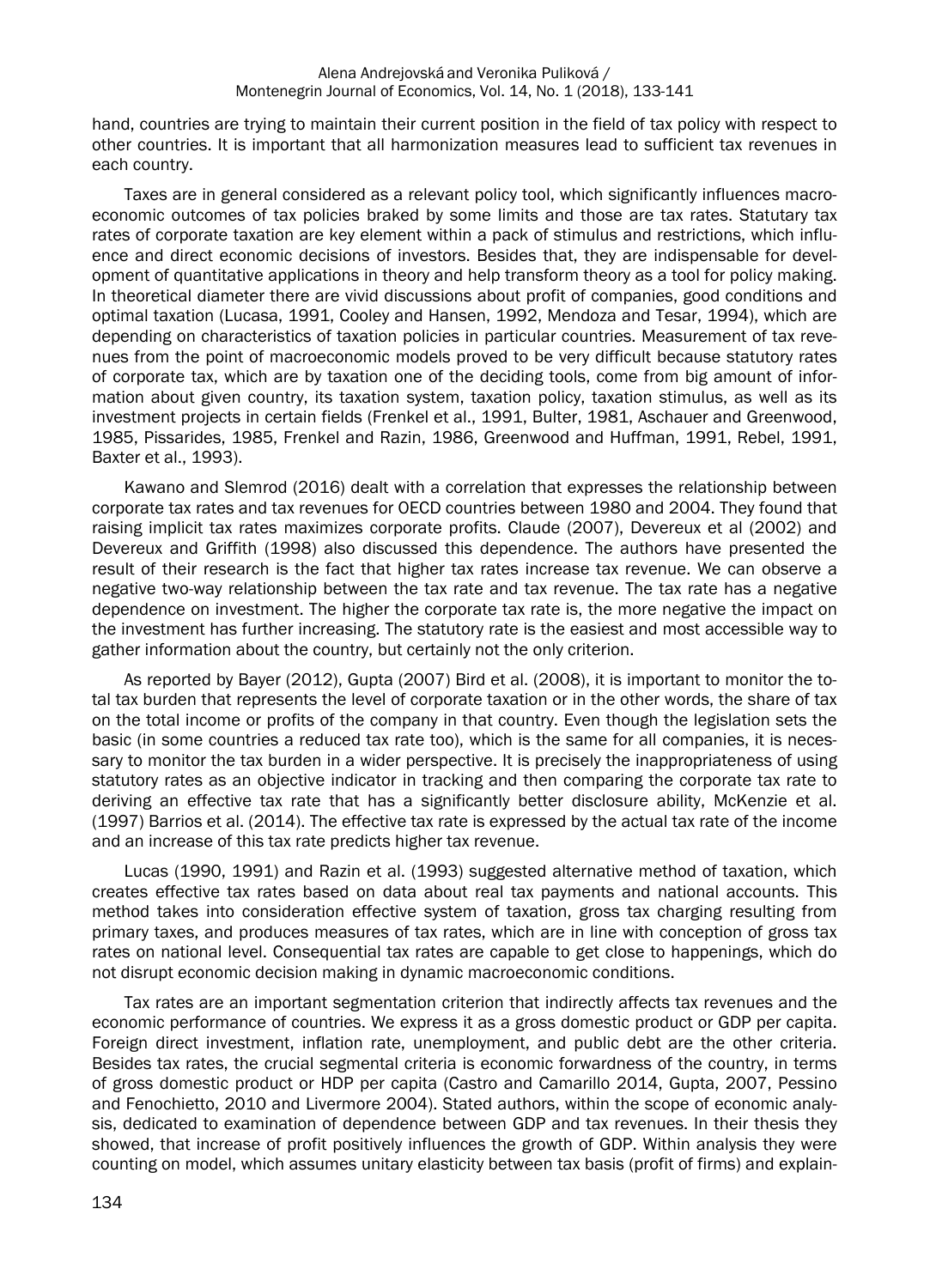ing variable and so nominal GDP. The result of the analysis is the fact that growth of profit in monitored time was direct proportionally equal with tempo of GDP growth.

They conclude that tempo of increase of tax revenue shouldn´t significantly overstep the tempo of GDP growth. The influence of GDP on revenue of corporate tax by the means of different analysis examined more authors: Kubátová and Říhová (2009), Bayer (2011), Bánociová and Pavlíková (2013), Simionescu et al. (2016), Karnitis and Karnitis (2017). Through panel regression analysis, the positive bilateral relationship between GDP and tax revenues was claimed.

The research results suggest that demographic change in the EU countries is affecting tax revenues (Goudswaard and van de Kar (1994), Al-Mamun, Entebang, Mansor and Yasser (2014), Hasseldine (1999), Devos (2008), Felix and Watkins (2013). Total tax revenue will increase with the overall population growth in most countries. According to Goudswaard and van de Kar (1994), tax revenues will increase with population growth and an increase of the relatively older workforce. His forecasts indicate that after 2030 revenues will decline as a result of the declining population and the rapidly aging population.

Kennedy, McMillen and Simmons (2015) point to the positive relationship between employment growth and revenues from corporate tax. At the same time, they point out that the high level of unemployment is in a negative correlation with the tax rate, so governments have to stimulate the economy at a time of economic downturn with lower tax rates. Schwellnuss and Arnold (2008) assess the impact of the negative dependence between domestic and foreign investment and the corporate tax rate. This negative dependence was also confirmed at the industrial level. An important role was played by the specific tax rate for corporations.

The higher the corporate tax rate is, the more negative is its impact on the future growth of the investment. A similar view is expressed by Abbabs and Klemm (2012), who note that excessive tax increases, which are linked to the increase in tax revenues, reduce the inflow of foreign investment and vice versa. The lower rates mean the increase the inflow of foreign investment. The state budget and the public debt balance are other macroeconomic indicators that monitor the government's ability to effectively manage state budget resources and have a direct impact on the state's fiscal policy (Dráb and Mihóková, 2013).

Impact on debt, tax systems, primary expenditures and tax competition was given by Krogstrup (2002) as part of the European Central Bank study. He focused on the causality between tax burden and fiscal imbalance. Osterloh and Heinemann (2013) concluded that other socio-economic and geographic factors form the support of the minimum corporate tax at member state level are also important. These factors included political affiliation, individual characteristics and educational level as well as national interests.

# 1. RESEARCH METHODOLOGY

## 1.1 Regression Analysis

The aim of the submission is to monitor the influence of macroeconomic determinants on the amount of tax revenues. Conducted analysis quantified the influence of chosen indicators on gross amount of tax revenues for 28 member states of European Union. Data was structured as panel data from Eurostat data base (2015) and analysis was conducted in statistical program SAS Enterprise Guide 7.1 Davis (2007).

Considering the significant differences in macroeconomic markers between the countries, the analysis was conducted specifically for 5 economically most advanced countries (Germany, United Kingdom, France, Italy, Spain) and specially for 23 countries (Belgium, Denmark, Finland, Greece, Netherlands, Ireland, Luxembourg, Portugal, Austria and Sweden. 13 new member states were: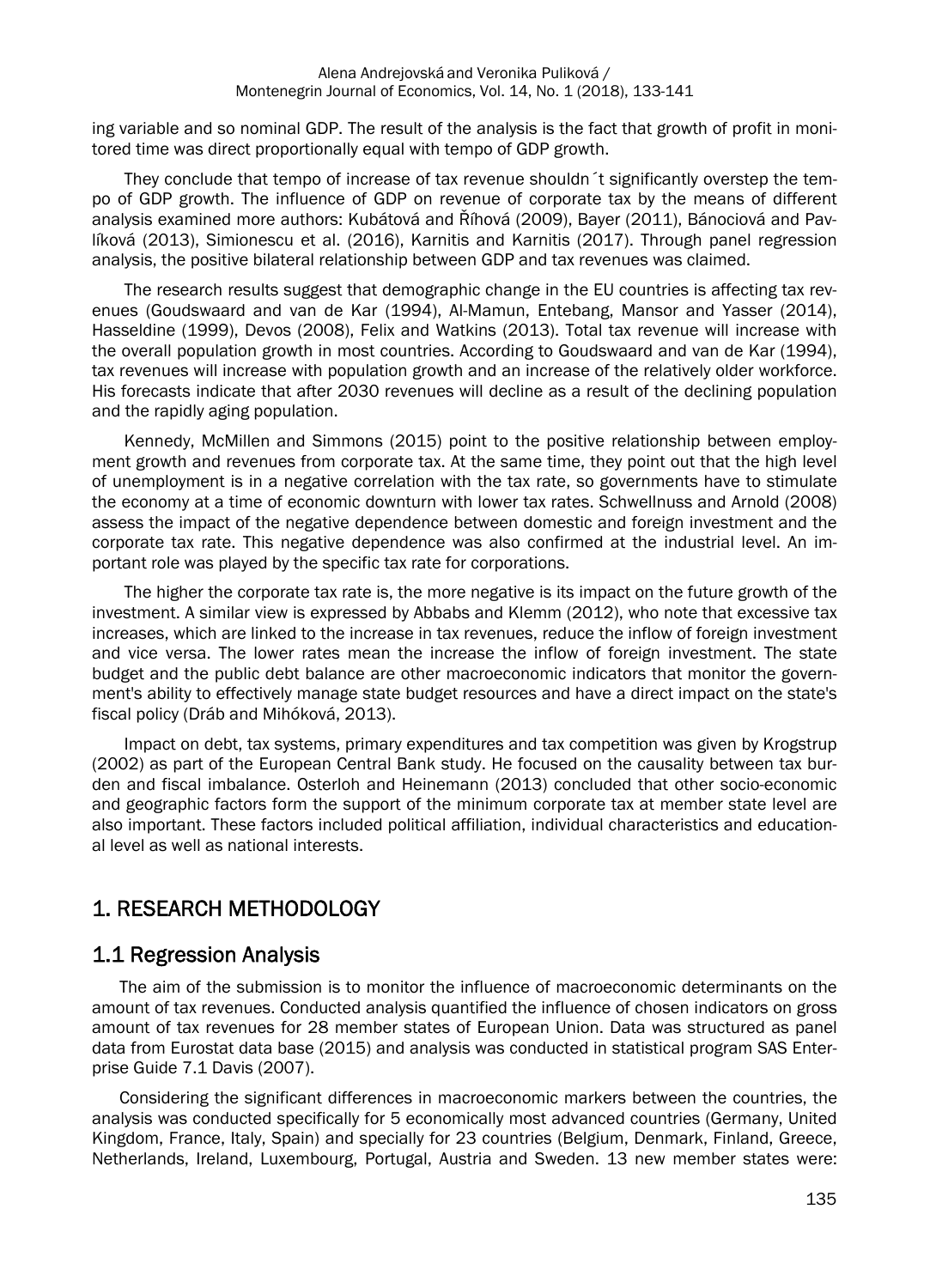Bulgaria, Cyprus, Czech Republic, Estonia, Croatia, Latvia, Lithuania, Hungary, Malta, Poland, Romania, Slovakia and Slovenia). Selection of markers was influenced by theoretical scopes of authors Karagöz, (2013), Hansson, Porter and Williams, (2012), Stratil, (2009), Gupta, (2007) and Kubátová and Říhová, (2009), which followed big amount of determinants influencing the volume of tax revenues lapsing to budget.

Degree of impact of these factors differed depending on intensity of relationship between respective variables. In the submission, the analysis was examined by panel regression, which in their thesis were used by Hsiao et al. (2006) and Boubtane et al. (2013), while:

- dependent variable:
	- $-$  TR total tax revenues from direct and indirect taxes at current prices in mil.  $\epsilon$ .
- independent variables:
	- STRnominal (statutory) corporation tax rate in %,
	- ETReffective corporation tax rate in%,
	- $\overline{ }$  GDP gross domestic product at current prices in mil. €,
	- LoEemployment rate as a share of employees aged 15-64,
	- INthe rate of inflation, measured on the basis of the harmonized index of consumer prices,
	- PDpublic debt as debt-to-GDP ratio in %,
	- FDI direct foreign investments as the ratio of FDI inflows and outflows at current prices in mil. €.

The general panel model was defined as:

$$
y_{it} = \alpha + \beta_{it}^T x_{it} + u_{it}
$$
 (1)

where  $y_{it}$  is a dependent variable (total tax revenue),  $x_{it}$  is a vector of explanatory variables (HDP, employment rate, inflation rate, public debt, direct foreign investments, a statutory and effective tax rate),  $I = 1,..., n$  is the index of country in question,  $t = 1,..., T$  is time index a  $u_{it}$  is a model error with a mean value equal to 0.

Three models were used in the analysis: pooling model (PM), fixed effects model (FEM) and random effects model (REM). Pooling model provided an undistorted and effective estimate in the case of statistically insignificant individual errors. If individual errors were correlated with one of the explanatory variables estimates of pooling patterns and random effects were distorted, and it was required to use fixed effects model. The statistical significance of the individual components was tested using the poolability of the F test. For testing of the statistical significance of individual effects and time effects was used Lagrange multiplier test and F test based on comparison of pooling and fixed effects models. To compare the suitability of using two different model specifications and two different estimators during the analysis we have used the Universal Hausman test.

## 1.2 Finding Dependencies Between Variables

In the first step of analysis, the basic numerous characteristics of variables were found, 60 values were analyzed for every variable (5 countries in 12 years). In this group of countries were average values effective (30,64%) and statutory (31,49%) rate above European average (23%), also above the average of euro area (25,7%). Inflation rate was within the rage of -0,60% (deflation) up to 4,5%. The amount of tax revenues (on average 724 243 m  $\epsilon$ ), and also foreign direct investments (497 457 m  $\epsilon$ ) were above European average since these are economically the most advanced member states of EU.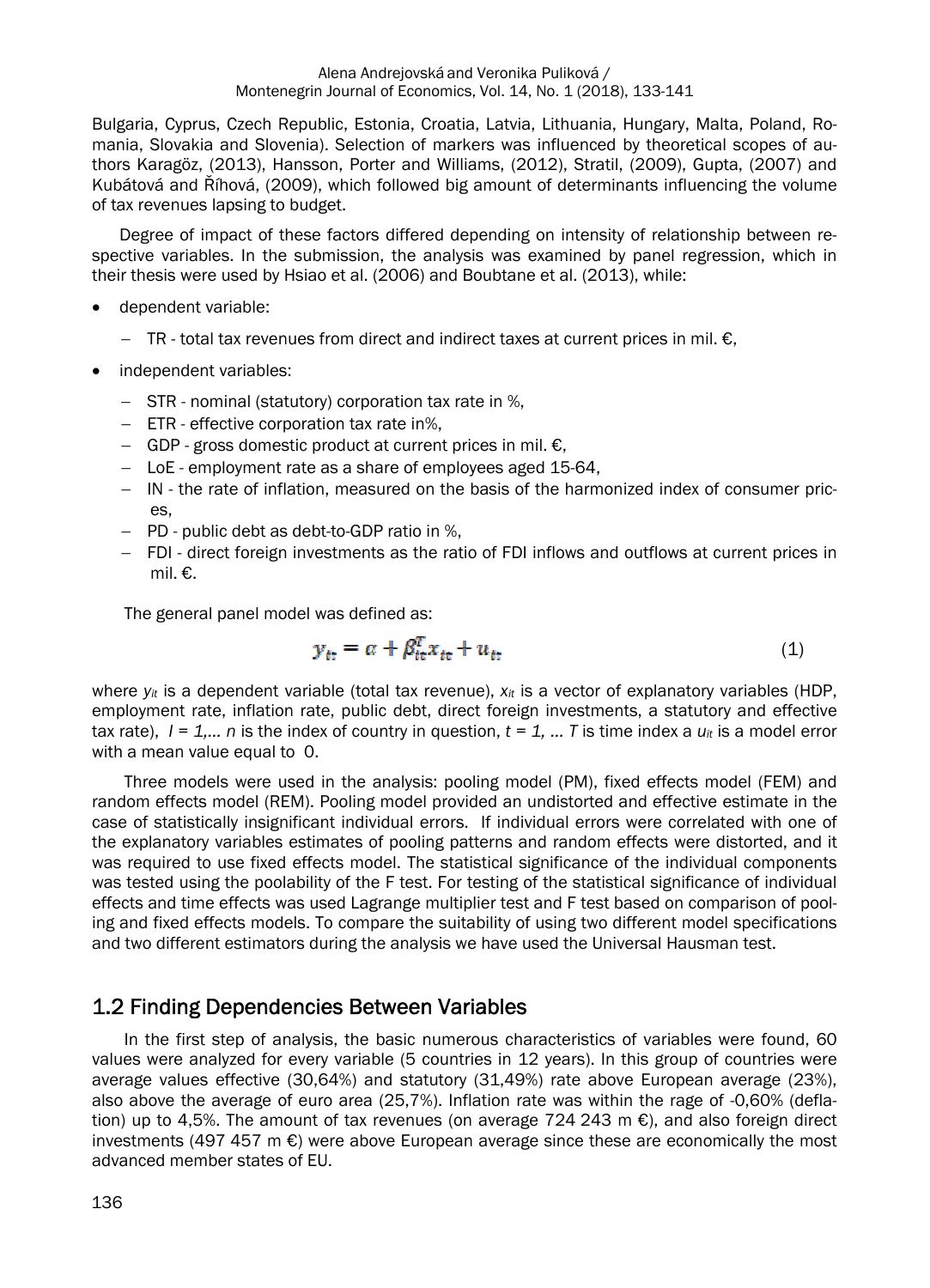#### Alena Andrejovská and Veronika Puliková / Montenegrin Journal of Economics, Vol. 14, No. 1 (2018), 133-141

While observance the correlation of entry variables was found, that strong relationship towards tax revenues was accounted by gross domestic products (r = 0,93). Statistically significant correlations were show by foreign direct investments ( $r = 0.72$ ) and level of employment ( $r = 0.55$ ). Positive dependence was shown in all mentioned cases, meaning that with growth of entry variables, also the output variables value was growing. Very strong indirect dependence was accounted by public debt ( $r = -0.74$ ), inflation rate ( $r = -0.23$ ) and effective tax rate ( $r = -0$ , 12). With the growth of initial variables tax revenues were decreasing. Statutory rate didn't have any influence on tax revenue. Its correlated coefficient was 0,06 (table 1).

|             | TR      | GDP     | LoE               | IR      | PD      | FDI     | <b>ETR</b> | <b>STR</b> |
|-------------|---------|---------|-------------------|---------|---------|---------|------------|------------|
| TR          |         |         |                   |         |         |         |            |            |
| GDP         | 0,93    |         |                   |         |         |         |            |            |
| LoE         | 0,55    | 0,74    |                   |         |         |         |            |            |
| <b>HICP</b> | $-0,23$ | $-0,20$ | 0,10              |         |         |         |            |            |
| <b>PD</b>   | $-0,74$ | $-0,68$ | $-0,14$           | 0,37    |         |         |            |            |
| <b>FDI</b>  | 0,72    | 0,77    | $0,\overline{73}$ | $-0,19$ | $-0,47$ |         |            |            |
| <b>ETR</b>  | $-0,12$ | $-0,29$ | $-0,19$           | 0.11    | 0,50    | $-0,21$ |            |            |
| <b>STR</b>  | 0,06    | $-0,16$ | 0,38              | 0,09    | 0,17    | $-0,42$ | 0,73       |            |

Table 1. Correlated coefficient of variables of 5 countries

Source: author´s own elaboration

Legend: TR: tax revenues, GDP: gross domestic product, LoE: level of employment, PD: public debt, FDI: foreign direct investments, ETR: effective tax rate, STR: statutory tax rate.

The second group was formed as a mix of 10 old (Belgium, Denmark, Finland, Greece, Netherlands, Ireland, Luxembourg, Portugal, Austria and Sweden) and 13 new (Bulgaria, Cyprus, Czech Republic, Estonia, Croatia, Latvia, Lithuania, Hungary, Malta, Poland, Romania, Slovakia and Slovenia) member states. By every variable, 276 observations were analyzed (23 states and 12 years).

The average level of effective (19,70 %) and statutory (21,82 %) tax rate was significantly below European average (23 %), but also below euro area average (25,7 %), since tax rate of these countries was between 10 % (Bulgaria) up to 35 % (Malta). Burden on public finances was 99 557 m €, which is markedly above the limit of Maastricht criteria (60 %).

Tax revenues as well as the amount of foreign direct investments were more than 60 000 m  $\epsilon$ . Positive in this, and in previous group of countries seems to be the level of employment, which was on average 64,11 %. Opposite negative impact was noticed by inflation rate with 2,5 %.

While analyzing, a strong direct dependency between gross domestic product  $(r = 0.98)$  and foreign direct investment ( $r = 0.85$ ) was found. Statistically significant was also the level of employment ( $r = 0.49$ ), effective tax rate ( $r = 0.38$ ) and statutory tax rate ( $r = 0.41$ ).

Indirect strong dependency was shown by public debt ( $r = -0.85$ ) and inflation ( $r = -0.24$ ).

The analysis clearly showed, that the higher statutory rate, the lower dependency and weaker influence on total tax revenue (Laffer curve pattern).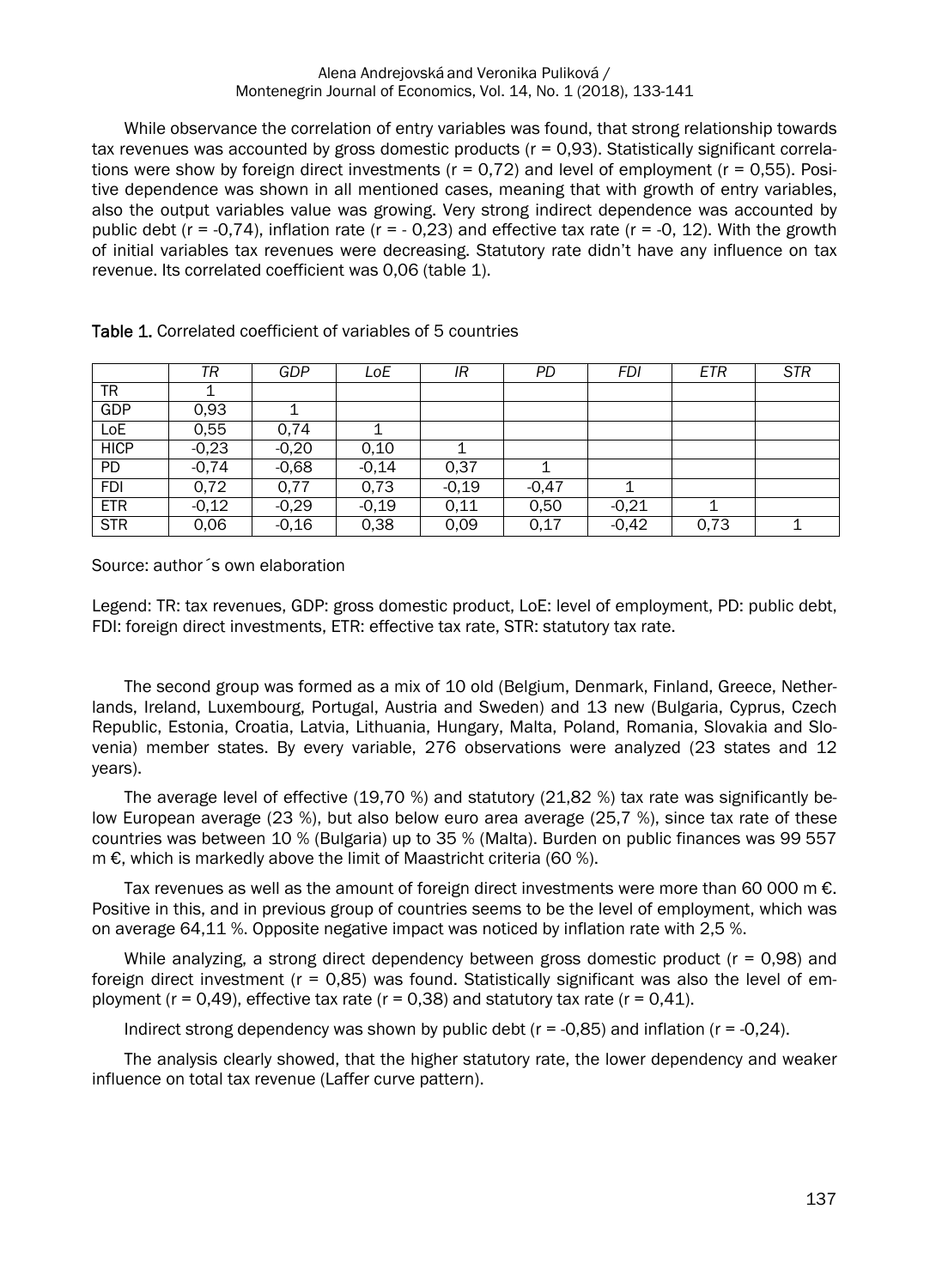#### Alena Andrejovská and Veronika Puliková / Montenegrin Journal of Economics, Vol. 14, No. 1 (2018), 133-141

|            | TR      | GDP     | LoE     | IR      | PD      | FDI  | ETR  | <b>STR</b> |
|------------|---------|---------|---------|---------|---------|------|------|------------|
| TR         |         |         |         |         |         |      |      |            |
| GDP        | 0,98    |         |         |         |         |      |      |            |
| LoE        | 0,49    | 0,45    |         |         |         |      |      |            |
| IR         | $-0,24$ | $-0,23$ | $-0.14$ |         |         |      |      |            |
| PD         | $-0,85$ | $-0,86$ | $-0,18$ | 0,26    |         |      |      |            |
| <b>FDI</b> | 0,85    | 0,85    | 0,50    | $-0,24$ | $-0.75$ |      |      |            |
| <b>ETR</b> | 0,38    | 0,33    | 0,13    | $-0,16$ | $-0,38$ | 0,31 |      |            |
| STR        | 0,41    | 0,34    | 0,14    | $-0,15$ | $-0,39$ | 0,34 | 0,95 |            |

#### Table 2 Correlated coefficients of 23 countries

Source: author´s own elaboration in program SAS

Legend: TR: tax revenues, GDP: gross domestic product, LoE: level of employment, IR: inflation rate, PD: public debt, FDI: foreign direct investments, ETR: effective tax rate, STR: statutory tax rate.

## 1.3 Regression Analysis of Panel Data

In all observations, based on the p-value of Hausman test, the model of random effects was favored. The biggest influence on tax revenues were shown by level of employment, gross domestic product and foreign direct investment. If these determinants would be  $1 \text{ m} \in \text{higher}$  (by increase in employment by 1%) it would come to growth of tax revenue by 10 072 m  $\epsilon$ , in employment by 383,1 thousand € by gross domestic product and 432,2 thousand € by foreign direct investment.

 Gupta (2007), Tanzi, (1992), Fjeldstad and Tungodden (2003) point out that there is positive correlation between tax revenue and gross domestic product and negative correlation between tax revenue and state budget balance. Swiston et al. (2007) was observing the influence of factors on tax revenue in American states between 2004 and 2006 and demonstrated, that growth of tax revenue from the percentage of taxes on GDP is only temporary phenomenon. While the growth of company profit and capital profit contribute to 40% increase in percentage of taxes on GDP perpetually.

| Determinant | 5 countries   |              | 23 countries  |              |  |
|-------------|---------------|--------------|---------------|--------------|--|
|             | random effect | fixed effect | random effect | fixed effect |  |
| GDP         | $0,3831**$    |              |               | $0,3524**$   |  |
| LoE         | $10072**$     |              |               | $1483**$     |  |
| IR          | 3627          |              |               | $-23$        |  |
| PD          | 0,0317        |              |               | $-0,1806**$  |  |
| FDI         | 0,4342**      |              |               | $0,0504**$   |  |
| <b>ETR</b>  | 2071          |              |               | 161          |  |
| <b>STR</b>  |               |              |               | $-231$       |  |

Table 3 Evaluation of modeling of input variables

Source: author´s own elaboration in program SAS

Legend: TR: tax revenues, GDP: gross domestic product, LoE: level of employment, IR: inflation rate, PD: public debt, FDI: foreign direct investments, ETR: effective tax rate, STR: statutory tax rate.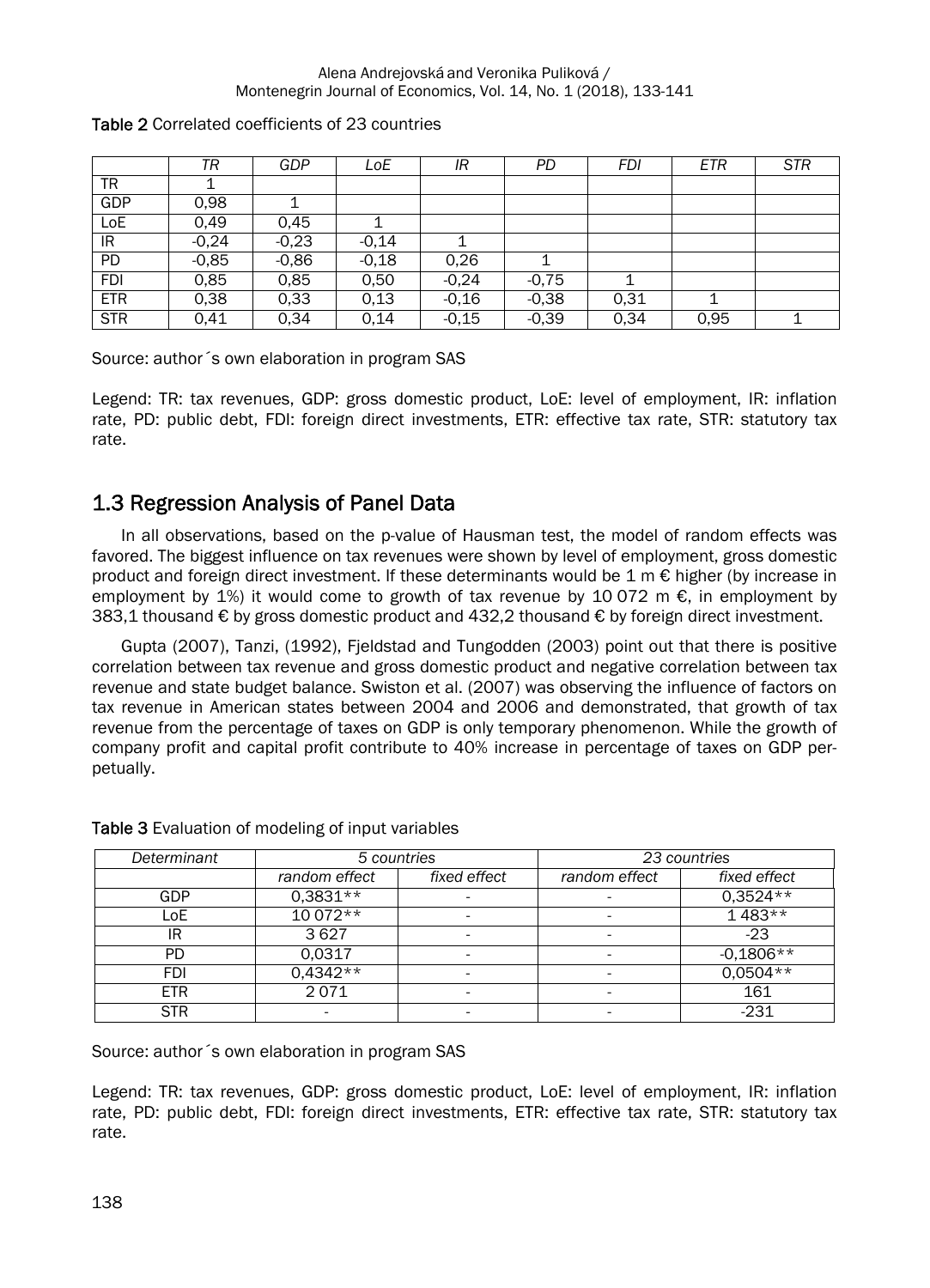By monitoring 23 countries, it was found that not all macroeconomic determinants have a positive impact on tax revenues. Government debt, inflation rates and the statutory tax rate were negative. Public debt growth of 1 mil. € would reduce tax revenues by  $\epsilon$  23 million.  $\epsilon$ . The opposite result in its research was achieved by Krogstrup (2002) who found that the results of its regression analysis showed that 1% growth of the debt service variable in relation to GDP provides an increase in tax revenue in the country by an average of 0.2 p.b..

This relationship of the direct dependence between government's fiscal discipline and corporate tax is also dependent on the level of capital mobility. Based on empirical research, high mobility of capital increases the tax asymmetries. A statutory rate is critical for tax but it has negligible impact on our analysis. Increase of statutory rate by 1% would decrease total tax revenue by 231 million. This finding is true for 23 countries, 5 countries were discarded from monitoring. As a result, the higher the statutory rate is, dependence and the impact on the total tax revenue are lower (the lawfulness of the Laffer curve).

Similar findings were made by Bartelsman and Beetsma (2003), who monitored 16 countries in a panel regression for the period 1979-1997, and found that a 1% increase in tax rates would reduce tax revenues by 1.5 pp. Regression analysis in their research was used by Garrett (1995), Quinn (1997), Garrett Mitchell (2001), Bretschger and Hettich (2002), Swank and Steinmo (2002), Slemrod (2004) and Winner (2005) trying to explain the impact of tax rates and other countryspecific factors, including capital mobility.

They dealt with an estimate of the reduced form of equations, without any significant theoretical specification. They were distinguished by various methods, including the variables used and the econometric specifications. These documents include, for example, a survey presenting a mixed picture of the impact of capital mobility, all of whom consistently claim that the most commonly used tax rate is the rate of statutory tax, although effective tax rates and tax revenue levels are also important.

Levišauskaitė and Rūškys (2003) point out that, in addition to monitoring the dependence of macroeconomic variables, many other quantitative indicators that affect the development of corporate tax and the total amount of tax revenue must not be forgotten. Such factors, according to the authors, include the geographic location of a state that affects a number of tax-law elements of corporate tax construction, as there is a continental and Anglo-American legal system coexisting within the EU, with several significant differences.

## **CONCLUSION**

In general, it is stated that with the increase in the nominal tax rate we achieve higher tax revenues. However, this is a macroeconomic view that does not apply from a microeconomic point of view. In this view, it is necessary to take into the consideration fact that the higher the nominal tax rate is, the more companies try to reduce the value of the tax paid by adjusting the tax bases. Companies have the ability to reduce the total tax paid through tax optimization systems. Tax management also enables companies to achieve the beneficial difference between effective rates and nominal tax rates. Research shows that the effective rate is rising below the nominal rate. The regression analysis, which was more closely focused on its models of fixed effects, random effects and pooling models on the impact of macroeconomic determinants on the total amount of tax revenues, found that the positive aspect of growth was shown in all the determinants. But the decisive factor was employment rate, gross domestic product and foreign direct investment. What's interesting, the nominal and effective tax rates did not have a relevant impact. In the first group (5 countries), was the nominal tax rate for high correlation dependence eliminated and in the second group (23 countries) it had a negative impact. Although the effective tax rate had a positive impact in both cases, its increase did not generate sufficient tax revenue. In conclusion we can say that,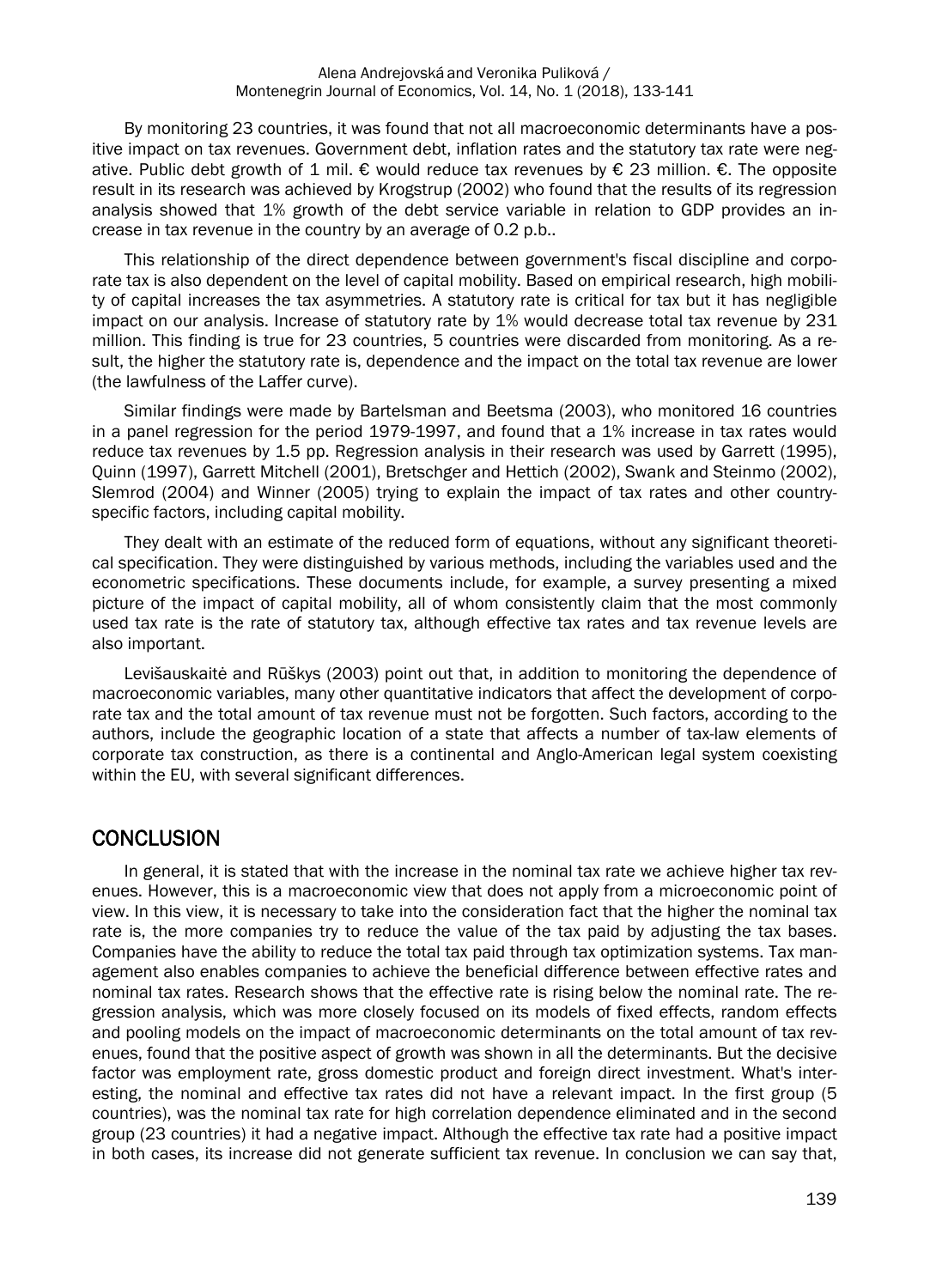macroeconomic as well as microeconomic factors are important in the foreign investor's decision about location and extent of his investment.

## Acknowledgements

This research was supported by VEGA project No. 1/0311/17 on Measuring and Reporting Intangible Assets.

## **REFERENCES**

- Abbas, S. A., Klemm, A. (2013), "A partial race to the bottom: corporate tax developments in emerging and developing economies", *International Tax and Public Finance,* Vol. 20, No. 4, pp. 596-617.
- Al-Mamun, A., Entebang, H., Mansor, S. A., Yasser, Q. R., Nathan, T. M., Rahman, M. A. (2014), "The Impact of Demographic Factors on Tax Compliance Attitude and Behavior in Malaysia", *Journal of Finance, Accounting and Management,* Vol. 5, No. 1, pp. 109-124.
- Armstrong, C. S., Blouin, J. L., Larcker, D. F. (2012), "The incentives for tax planning", *Journal of Accounting and Economics,* Vol 53, No. 1, pp. 391-411.
- Aschauer, D. A., Greenwood, J. (1985), "Macroeconomic effects of fiscal policy" In *Carnegie-Rochester Conference Series on Public Policy,* Vol. 23, pp. 91-138, North-Holland.
- Bankman, J. (1998), "The new market in corporate tax shelters"
- Barrios, S., Nicodème, G., Sanchez Fuentes, A. J. (2014), "Effective Corporate Taxation, Tax Incidence and Tax Reforms: Evidence from OECD Countries",*CESifo, Working Paper,* No. 5017.
- Bayer, O. (2011). "Vládní daňové predikce: ex ante odhady a ex post hodnocení přesnosti v České republice", *Český finanční a účetní časopis*, Vol. 6, No. 1, pp. 42-54.
- Bird, R. M., Vaillancourt, F. (2008), *Fiscal decentralization in developing countries*, Cambridge University Press, Cambridge.
- Boubtane, E., Coulibaly, D., Rault, C. (2013), "Immigration, unemployment and GDP in the host country: Bootstrap panel Granger causality analysis on OECD countries", *Economic Modelling*, Vol. 33, pp. 261-269.
- Castro, G. Á., Camarillo, D. B. R. (2014), "Determinants of tax revenue in OECD countries over the period 2001–2011", *Contaduría y administración*, Vol. 59, No. 3, pp. 35-59.
- Clausing, K. A. (2007), "Corporate tax revenues in OECD countries", *International tax and public finance*, Vol. 14, No. 2, pp. 115-133.
- Devereux, M. P., Griffith, R., Klemm, A. (2002), "Corporate income tax reforms and International tax competition", *Economic Policy,* Vol. 17, pp. 451-495.
- Devereux, M. P., Griffith, R.. (1998), "The taxation of discrete investment choices", *Institute for Fiscal Studies*, *Working Paper Series* , No. W98/16. Devos, E., Kadapakkam, P. R., Krishnamurthy, S. (2008), "How do mergers create value? A comparison of taxes, market power, and efficiency improvements as explanations for syner-
- gies", *The Review of Financial Studies*, Vol. 22, No. 3, pp. 1179-1211.
- Dráb, R., Mihóková, L. (2013), "Determinants of fiscal consolidation success in V4 countries", *Chapters of Financial Aspects of Recent Trends in the Global Economy book,* Vol. 2, pp. 221-243.
- Easterly, W., Rebelo, S. (1993), "Fiscal policy and economic growth", *Journal of monetary economics*, Vol. 32, No. 3, pp. 417-458.
- Felix, A., Watkins, K. (2013), "The impact of an aging US population on state tax revenues", *Economic Review-Federal Reserve Bank of Kansas City*, Vol. 5, 95-127.
- Ferreira, L., & Hitchcock, D. B. (2009). A comparison of hierarchical methods for clustering functional data. *Communications in Statistics-Simulation and Computation*, Vol. 38, No. 9, pp. 1925-1949.
- Goudswaard, K., Van de Kar, H. (1994), "The impact of demographic change on tax revenue", *At-*